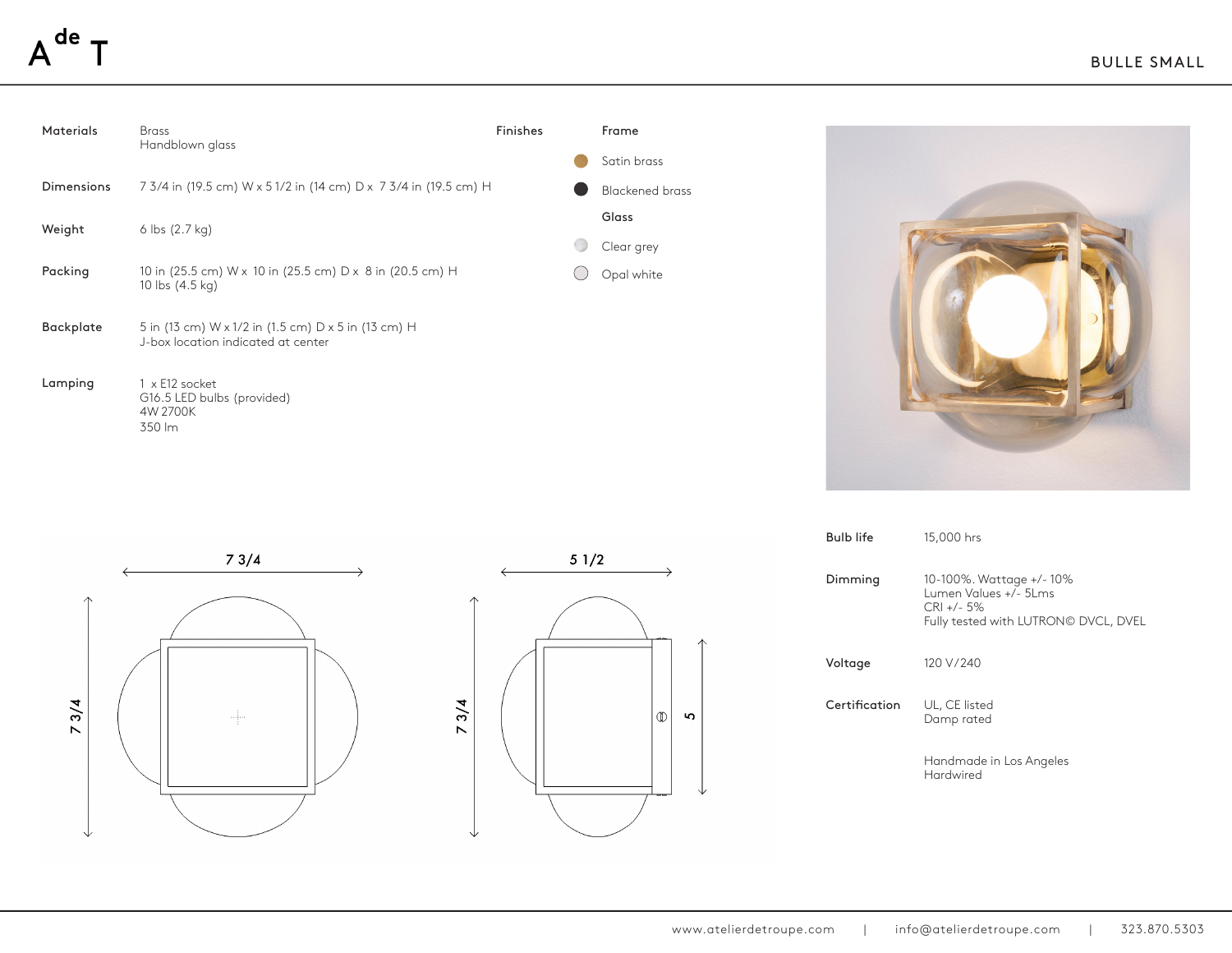| <b>Materials</b>  | <b>Brass</b><br>Handblown glass                                                             | Finishes | Frame                  |
|-------------------|---------------------------------------------------------------------------------------------|----------|------------------------|
|                   |                                                                                             |          | Satin brass            |
| <b>Dimensions</b> | 10 1/4 in (26 cm) W x 6 1/2 in (16.5 cm) D x 10 1/4 in (26 cm) H                            |          | <b>Blackened brass</b> |
| Weight            | 12 lbs (5.5 kg)                                                                             |          | Glass                  |
|                   |                                                                                             |          | Clear grey             |
| Packing           | 14 in (35.5 cm) W x 14 in (35.5 cm) D x 10 in (25.5 cm) H<br>16 lbs (7.2 kg)                |          | Opal white             |
| Backplate         | 8 in (20.5 cm) W x 1 in (2.5 cm) D x 8 in (20.5 cm) H<br>J-box location indicated at center |          |                        |
| Lamping           | 1 x E26 socket<br>G16.5 LED bulbs (provided)<br>4W 2700K<br>350 lm                          |          |                        |







Frame

| <b>Bulb life</b> | 15,000 hrs                                                                                               |
|------------------|----------------------------------------------------------------------------------------------------------|
| Dimming          | 10-100%. Wattage +/-10%<br>Lumen Values +/- 5Lms<br>$CRI +/- 5%$<br>Fully tested with LUTRON© DVCL, DVEL |
| Voltage          | 120 V/240                                                                                                |
| Certification    | UL, CE listed<br>Damp rated                                                                              |
|                  | Handmade in Los Angeles<br>Hardwired                                                                     |
|                  |                                                                                                          |